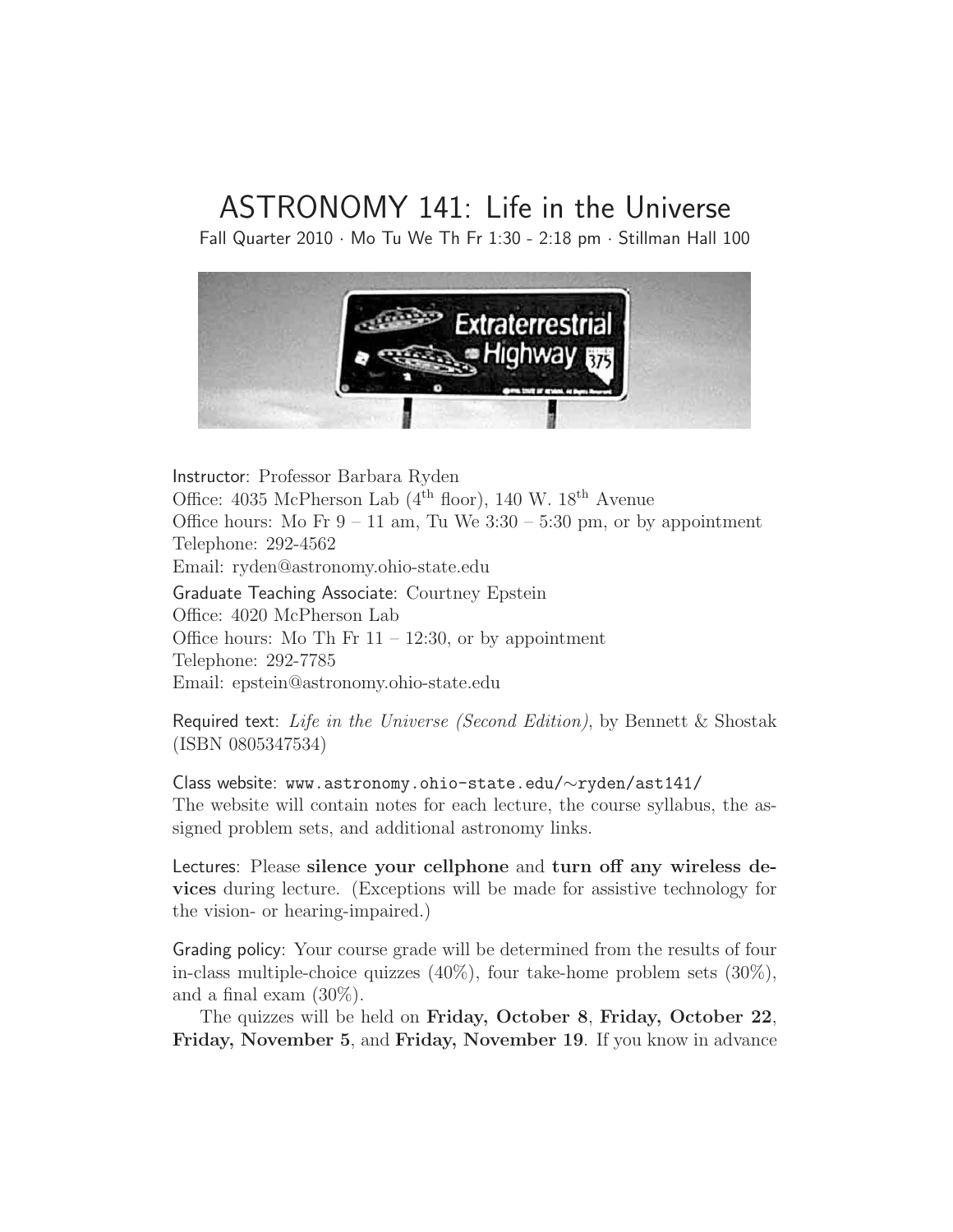you will miss a quiz because of attendance at a university-sponsored activity, please contact the professor prior to the scheduled quiz date in order to schedule a makeup quiz. If you miss a quiz due to a sudden illness or other emergency, contact the professor as soon as possible after the missed exam, in order to schedule a makeup quiz.

Problem sets will be handed out on Monday, October 11, Monday, October 25, Monday, November 8, and Monday, November 22; they will be due the Monday after they are handed out, at class time. Problem sets may be handed in early without penalty. Late problem sets may be handed in at Professor Ryden's office (4035 McPherson); if they are handed in before 5 pm on the due date, 10 points (out of 100) will be deducted; if they are handed in between then and 5 pm on the day after the due date, 30 points will be deducted. No problem sets will be accepted later than 5 pm on the day after the due date.

The final exam will be held on Tuesday, December 7, at 1:30 pm. The final exam will be cumulative, covering the entire course. If you miss the final exam, you will receive a grade of incomplete (I) for the course; it will be your responsibility to contact the professor during Winter Quarter to schedule a makeup exam.

The quizzes and final exam will be closed-book, closed-notes tests. Problem sets are open-book, open-notes, open-internet homework. Formation of study groups to work on the problem sets is permitted. (However, beware of copying someone else's results without understanding them – this is not going to help you in the long run!)

The course will be graded on a standard C+ curve; this means that the median grade of the class will approximately correspond to a C+.

General Education Curriculum (GEC) Goals: Astronomy 141 is a GEC Physical Science Course in the Natural Science category. The goals for this course include:

- Understanding the basic principles and facts of astronomy, and their relation to other ideas in the physical and biological sciences.
- Understanding how people discovered the basic principles and facts of astronomy, leading to an understanding of the history of science and the methodology of science.
- Investigating the relation between science and technology.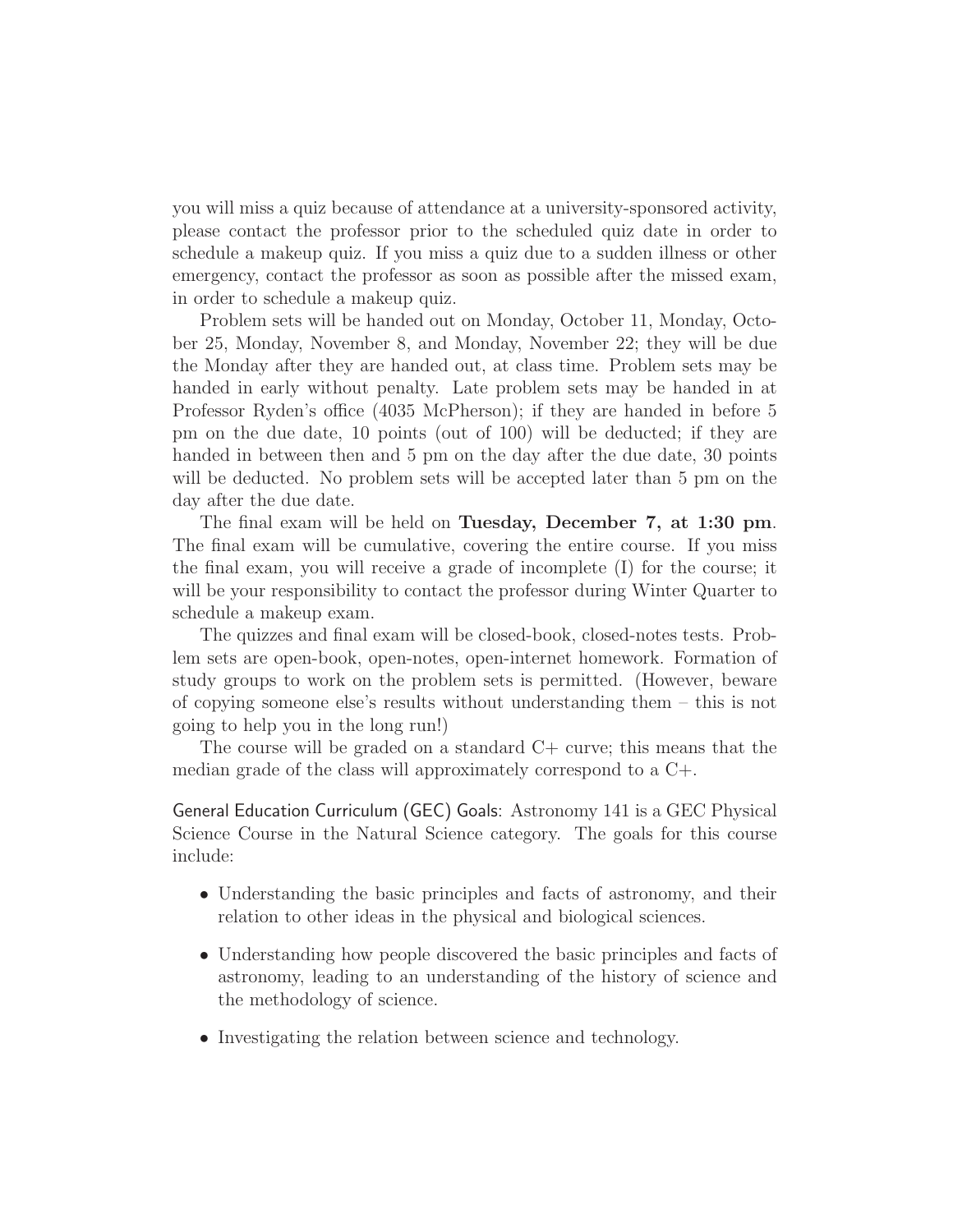• Understanding the social and philosophical implications of scientific discoveries.

In Astronomy 141, the specific learning objectives to achieve these course goals include:

- Investigating the basic facts, principles, theories, and methods of modern science as practiced in astrobiology.
- Learning about the basic observations of the natural world that underlie our inquiry into the nature of life in the universe.
- Learning important events in the history of astronomy, biology, geology, and chemistry, and how they have caused our views of life in the universe to change with time.
- Explaining the role of modern technology in our investigation of the universe, and the search for life beyond the Earth.

Academic Misconduct: It is the responsibility of the Committee on Academic Misconduct to investigate or establish procedures for the investigation of all reported cases of student academic misconduct wherever committed; illustrated by, but not limited to, cases of plagiarism and cheating on examinations. Instructors shall report all instances of alleged misconduct to the committee (Faculty Rule 3335-5-487). For additional information, see the Code of Student Conduct (studentaffairs.osu.edu/resources).

Disability Services: Students with disabilities that have been certified by the Office for Disability Services will be accommodated; please inform the professor as soon as possible of your needs. The Office for Disability Studies is located in 150 Pomerene Hall, 1760 Neil Avenue, telephone 292-3307, TDD 292-0901, www.ods.ohio-state.edu.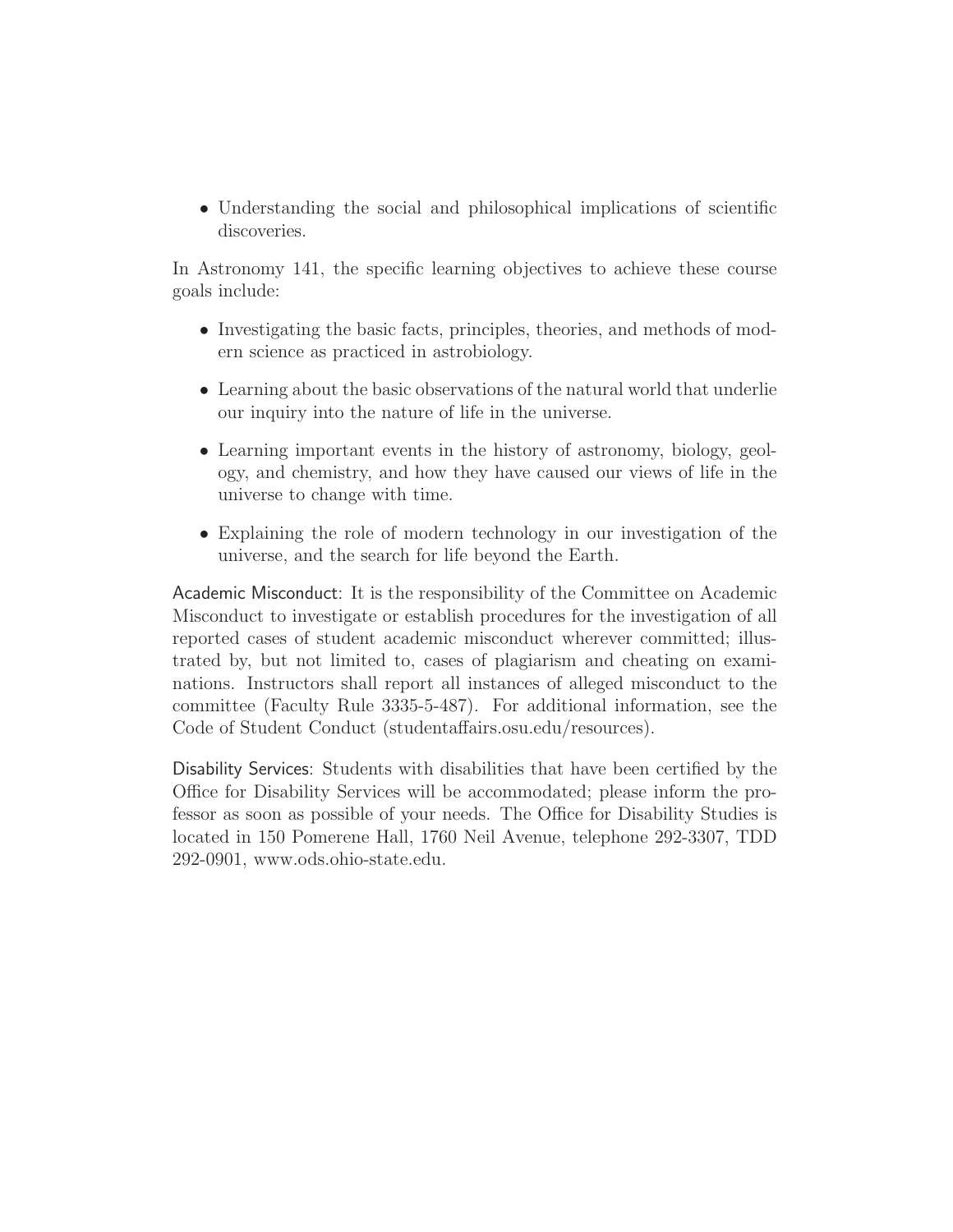## Tentative Course Outline: Astronomy 141

- Week 1 Introductory Matters (Chapter 1)
	- Wed, Sep 22: Introduction
	- Thu, Sep 23: Astronomical Numbers
	- Fri, Sep 25: Imagining Life Beyond Earth
- Week 2 Scientific Revolutions (Ch.  $2 \& 3$ )
	- Mon, Sep 27: Copernican Revolution
	- Tue, Sep 28: Geological Revolution
	- Wed, Sep 29: Cosmological Revolution
	- Thu, Sep 30: Chemical Revolution
	- Fri, Oct 1: Biological Revolution
- Week 3 Our Earthly Habitat (Ch. 4)
	- Mon, Oct 4: The Earth We Stand On
	- Tue, Oct 5: The Air We Breathe
	- Wed, Oct 6: The Geological Record
	- Thu, Oct 7: Climate Change
	- $-$  Fri, Oct 8:  $QUIZ$
- Week  $4$  Life on Earth (Ch. 5)
	- Mon, Oct 11: What is Life? (Problem Set 1 handed out)
	- Tue, Oct 12: Cells Building Blocks of Life
	- Wed, Oct 13: Metabolism Fueling the Fire
	- Thu, Oct 14: Heredity
	- Fri, Oct 15: Extreme Life
- Week 5 History of Life on Earth (Ch. 6)
	- Mon, Oct 18: Origins of Life (PS 1 due)
	- Tue, Oct 19: Evolution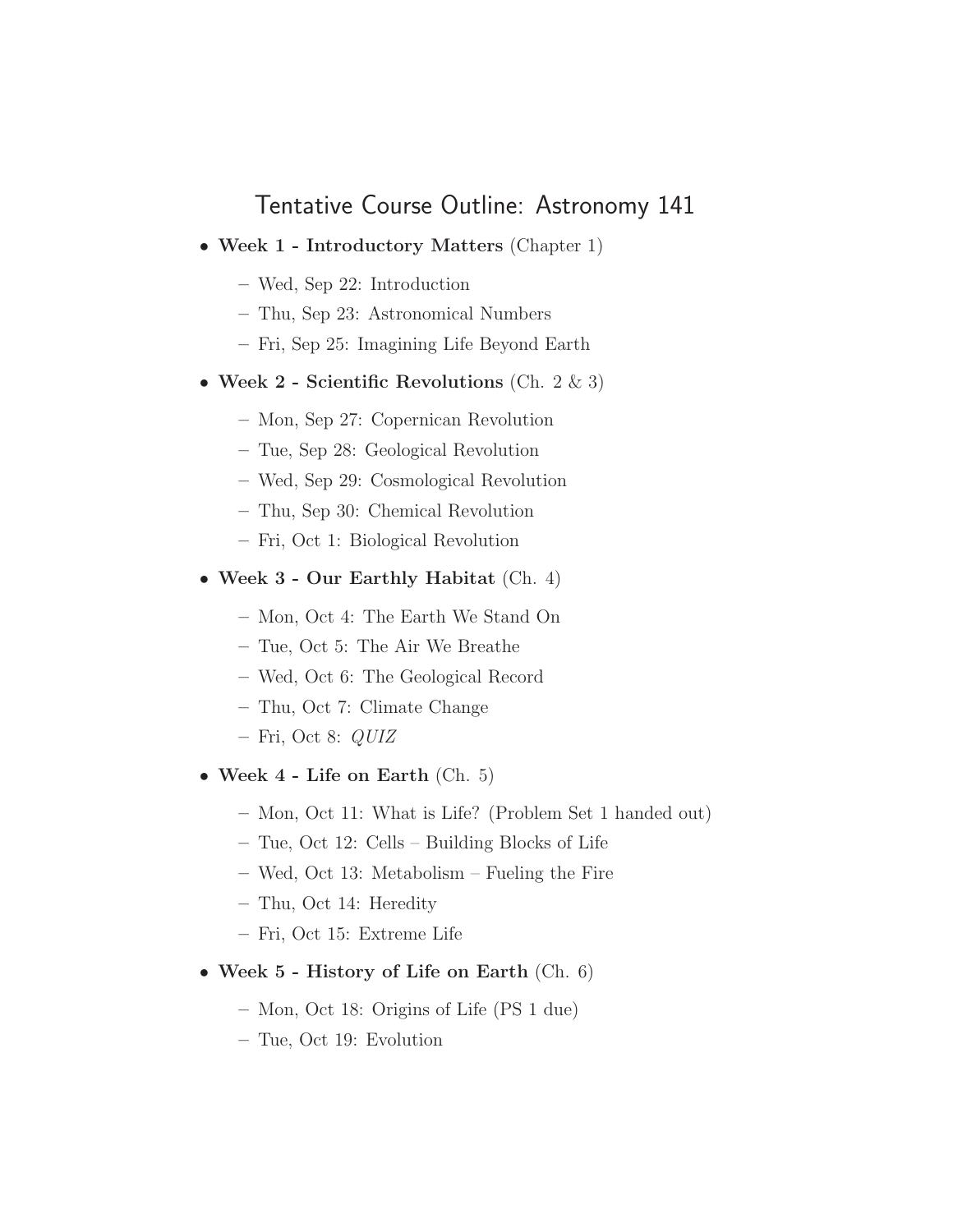- Wed, Oct 20: Mass Extinction
- Thu, Oct 21: Origins of Us
- $-$  Fri, Oct 22:  $QUIZ$
- Week  $6$  Life in the Solar System (I) (Ch.  $7 \& 8$ )
	- Mon, Oct 25: Solar System Review (PS 2 handed out)
	- Tue, Oct 26: Requirements for Life
	- Wed, Oct 27: Terrestrial Planets
	- Thu, Oct 28: Mars
	- Fri, Oct 29: Life on Mars??
- Week 7 Life in the Solar System (II) (Ch. 9 & 10)
	- Mon, Nov 1: Jovian Planets (PS 2 due)
	- Tue, Nov 2: Life on Europa??
	- Wed, Nov 3: Life on Titan??
	- Thu, Nov 4: Goldilocks & the Habitable Zone
	- Fri, Nov 5:  $QUIZ$

#### • Week 8 - Beyond the Solar System (Ch. 11)

- Mon, Nov 8: Properties of Stars (PS 3 handed out)
- Tue, Nov 9: Meet the Neighbors
- Wed, Nov 10: "Life" and "Death" of Stars
- Fri, Nov 12: Habitable Zones of Other Stars

#### • Week 9 - Life Around Other Stars (Ch. 12)

- Mon, Nov 15: Exoplanets (PS 3 due)
- Tue, Nov 16: Properties of Exoplanets
- Wed, Nov 17: Seeking Earth-like Planets
- Thu, Nov 18: Intelligent Life
- $-$  Fri, Nov 19:  $QUIZ$